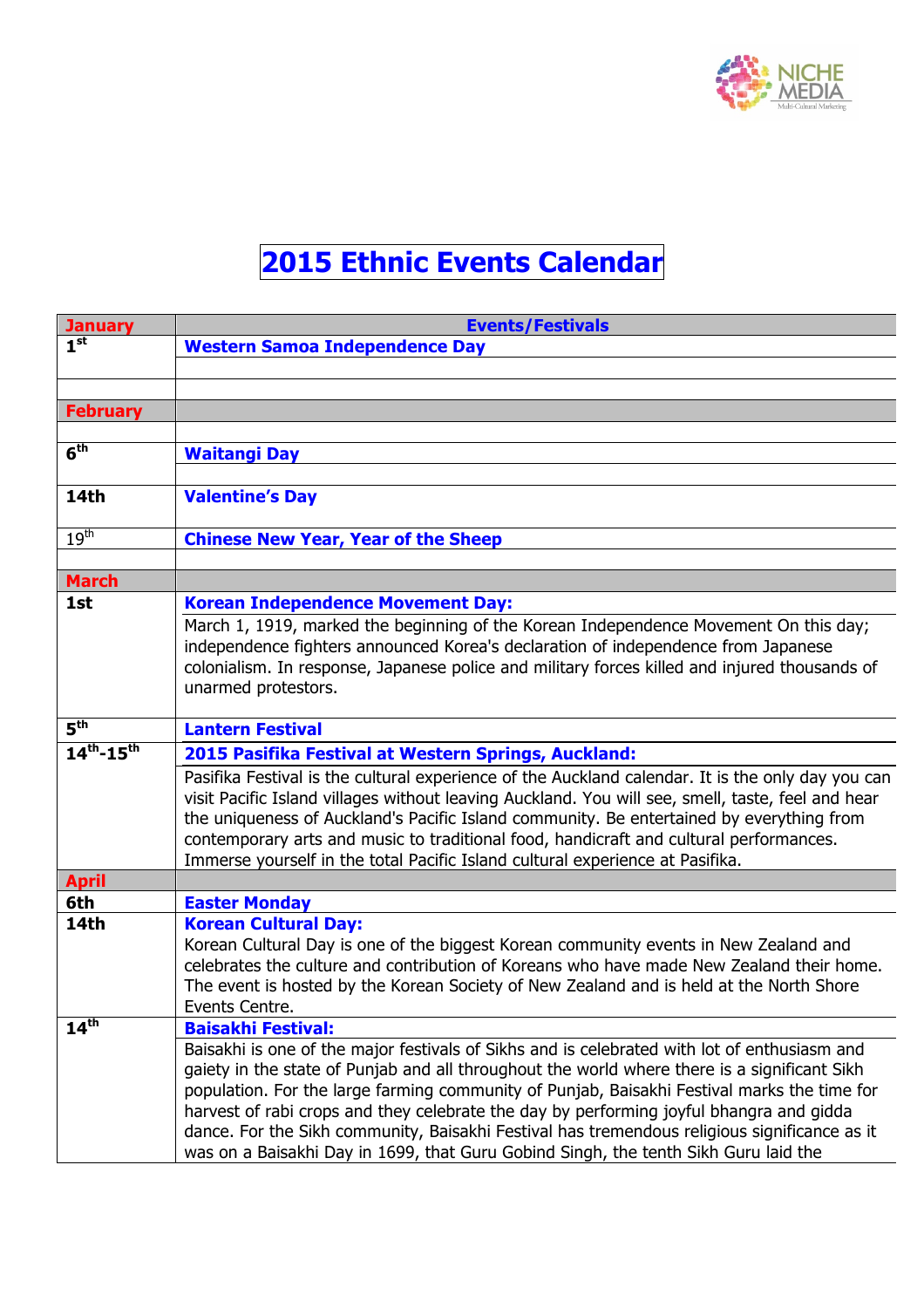

|                      | foundation of Panth Khalsa-the Order of the Pure Ones.<br>Baisakhi Festival falls on the first day of Vaisakh month (April-May) according to Nanakshahi<br>or Sikh Calendar. For this reason, Baisakhi is also popularly known as Vaisakhi. According to<br>English calendar, the date of Baisakhi corresponds to April 13 every year and April 14 once in<br>every 36 years. |
|----------------------|-------------------------------------------------------------------------------------------------------------------------------------------------------------------------------------------------------------------------------------------------------------------------------------------------------------------------------------------------------------------------------|
| 25 <sup>th</sup>     | <b>Anzac Day</b>                                                                                                                                                                                                                                                                                                                                                              |
| <b>May</b>           |                                                                                                                                                                                                                                                                                                                                                                               |
| 3rd                  | <b>Tongan White Sunday</b>                                                                                                                                                                                                                                                                                                                                                    |
| 8th                  | <b>Korean Parent's Day</b>                                                                                                                                                                                                                                                                                                                                                    |
| $10^{\text{th}}$     | <b>Mother's Day</b>                                                                                                                                                                                                                                                                                                                                                           |
| <b>June</b>          |                                                                                                                                                                                                                                                                                                                                                                               |
| 1st                  | <b>Queen's Birthday</b>                                                                                                                                                                                                                                                                                                                                                       |
| 12th                 | <b>Philipines Independence Day Celebration</b>                                                                                                                                                                                                                                                                                                                                |
| <b>July</b>          |                                                                                                                                                                                                                                                                                                                                                                               |
| $17^{\text{th}}$     | <b>South Korea Constitution Day in South Korea:</b>                                                                                                                                                                                                                                                                                                                           |
|                      | The day the Korean Constitution was proclaimed in 1948. July 17 was decided on as the                                                                                                                                                                                                                                                                                         |
|                      | Korean constitution day on October 1, 1948 when the law on public holidays of the country                                                                                                                                                                                                                                                                                     |
|                      | was put into force. This was three years after the defeat of Japan in World War II and after                                                                                                                                                                                                                                                                                  |
|                      | the first democratic elections and selection of members for the National Assembly. Soon                                                                                                                                                                                                                                                                                       |
|                      | after, the First Republic of South Korea was formally established on August 18.                                                                                                                                                                                                                                                                                               |
| <b>August</b>        |                                                                                                                                                                                                                                                                                                                                                                               |
| g <sup>th</sup>      | <b>Singapore National Day</b>                                                                                                                                                                                                                                                                                                                                                 |
| $14^{\text{th}}$     | <b>Pakistan Independence Day</b>                                                                                                                                                                                                                                                                                                                                              |
| 15 <sup>th</sup>     | <b>Indian Independence Day</b>                                                                                                                                                                                                                                                                                                                                                |
| 15 <sup>th</sup>     | <b>Korean Liberation Day</b>                                                                                                                                                                                                                                                                                                                                                  |
| $31^{st}$            | <b>Malaysia Merdeka Day (Freedom Day)</b>                                                                                                                                                                                                                                                                                                                                     |
| <b>September</b>     |                                                                                                                                                                                                                                                                                                                                                                               |
| $\overline{7^{th}}$  | <b>Brazil Independence Day</b>                                                                                                                                                                                                                                                                                                                                                |
| 9 <sup>th</sup>      | <b>North Korea Founding Day</b>                                                                                                                                                                                                                                                                                                                                               |
| <b>October</b>       |                                                                                                                                                                                                                                                                                                                                                                               |
| 1st                  | <b>Chinese National Day:</b>                                                                                                                                                                                                                                                                                                                                                  |
|                      | China's National Day marks the anniversary of the founding of the People's Republic of China                                                                                                                                                                                                                                                                                  |
|                      | on 1 October 1949. Although more low-key than the more militaristic events of the past,                                                                                                                                                                                                                                                                                       |
|                      | modern day celebrations usually include cultural events in public spaces such as municipal                                                                                                                                                                                                                                                                                    |
|                      | parks. It's a national holiday throughout the country and many of the bigger towns and cities                                                                                                                                                                                                                                                                                 |
|                      | hold special events with fireworks displays.                                                                                                                                                                                                                                                                                                                                  |
|                      |                                                                                                                                                                                                                                                                                                                                                                               |
| $10^{\overline{th}}$ | <b>Fiji Independence Day:</b>                                                                                                                                                                                                                                                                                                                                                 |
|                      | The anniversary of both Fiji's cession to the United Kingdom in 1874 and attainment of                                                                                                                                                                                                                                                                                        |
|                      | independence in 1970. The week leading up to Fiji Day is called Fiji Week, a week of religious                                                                                                                                                                                                                                                                                |
|                      | and cultural ceremonies celebrating the country's diversity.                                                                                                                                                                                                                                                                                                                  |
|                      |                                                                                                                                                                                                                                                                                                                                                                               |
|                      |                                                                                                                                                                                                                                                                                                                                                                               |
| $10^{\overline{th}}$ | <b>Republic of China/Taiwan National Day:</b>                                                                                                                                                                                                                                                                                                                                 |